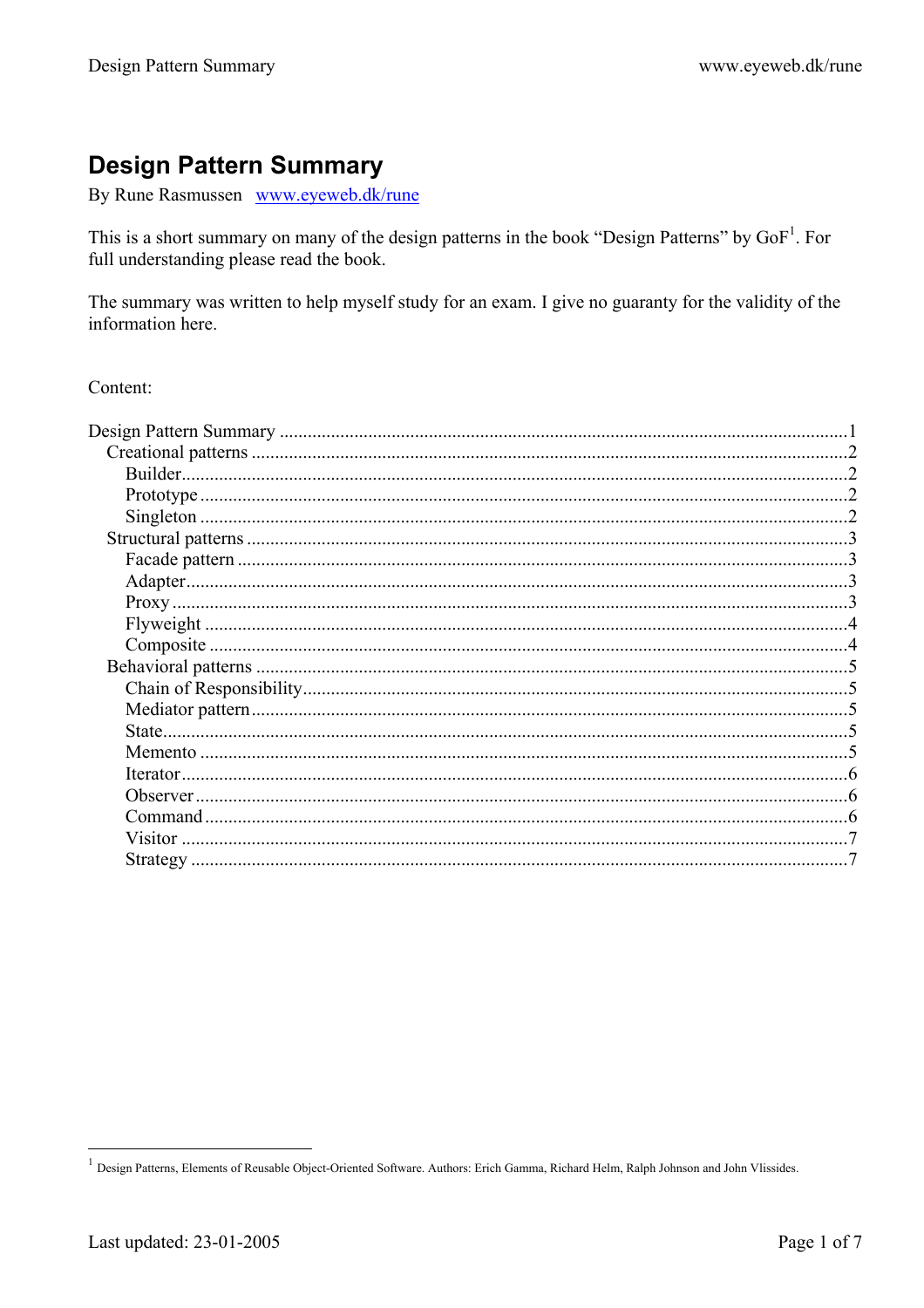# *Creational patterns*

### **Builder**

Separate the construction of a complex object from its representation so that the same construction process can create different representations. Construction is done step-by-step.

Example: Save Word doc to RTF doc.

The builder can be an interface or a class with empty methods (the concrete builder overwrites selected methods).

Related pattern: Abstract Factory creates a family of products (simple or complex). When the builder is done constructing it returns the product.

# **Prototype**

Create a prototypical instance that can be copied – instead of creating an object from scratch.

The prototypes implements a prototype interface – so the rest of the class hierarchy does not have to distinct between prototype implementations when wanting a clone.

Each subclass of Prototype must implement the clone() method, which may be difficult (e.g. if it include objects that do not support copying). The class to instantiate can be defined at run-time.

Prototypes avoid building a class hierarchy of factories that parallels the class hierarchy (done in Abstract Factory).

The prototype can be stored as a static variable on the class itself. Related patterns: Like Abstract Factory and Builder it hides the concrete product classes from the client (so it only knows the interface).

# **Singleton**

Ensure a max no (larger than zero) of instances of a class and provide a simple global point of access to it.

Let the class itself be responsible for instantiating it.

Is extensible by subclassing.

Implementation: Constructor is private. A static method calls constructor and stores a reference to the object on a private class level.

Alternative is a global variable that can not be controlled.

Related patterns: Singleton is used in Builder, Prototype, Abstract Factory.



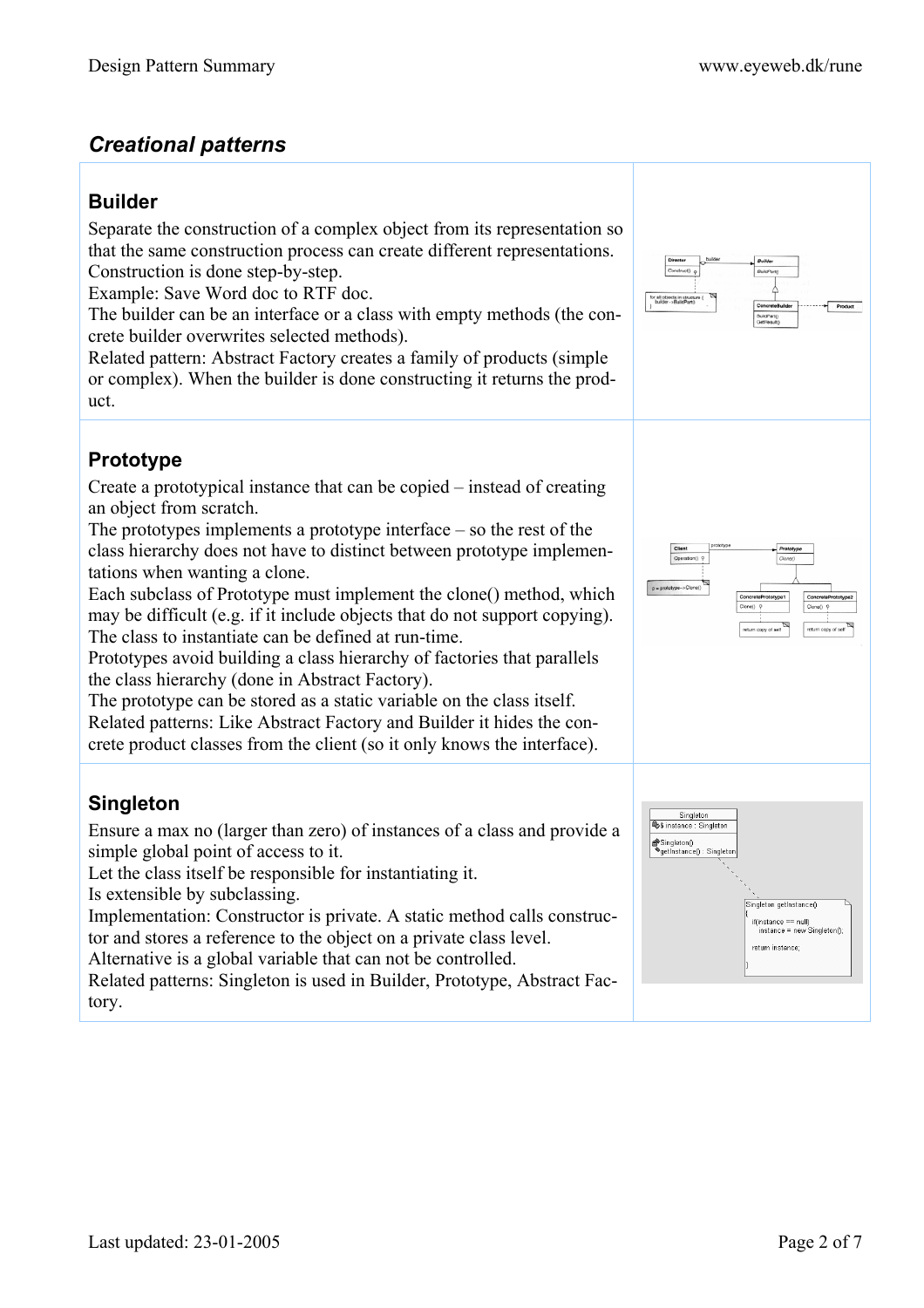# *Structural patterns*

### **Facade pattern**

Ease the interaction with a set of classes by using a façade-class. The subsystem is a closed system that can be changed safely. All access to these classes will be done through the façade-class.

The façade-class is adjusted to the subsystem and can e.g. use a platform specific subsystem internally.

# **Adapter**

Adapter lets classes work together that couldn't otherwise because of incompatible interfaces.

An intermediate object, the adapter, serves to adapt an interface to another existing class.

A class adapter won't work when we want to adapt a class *and* all its subclasses. Adapter can overwrite functionality (responsibility is spread).

Object adapter: The adapter can use multiple adaptees to achieve the match. If an adaptee is subclassed the Adapter must be changed manually to use it.

# **Proxy**

A placeholder for another object to control access to it.

The proxy forwards requests to the real object.

Virtual proxy: Defer initialization until the object is needed. The placeholder can contain a minimum of information from the object (e.g. name).

Remote proxy: A local representative for an object in a different address space.

Protection proxy: Control access to the object. A protection proxy might refuse to perform an operation – being a subset of the subject. Related patterns: The Adapter provides a different interface to the object it adapts. The proxy provides the same interface as its subject.

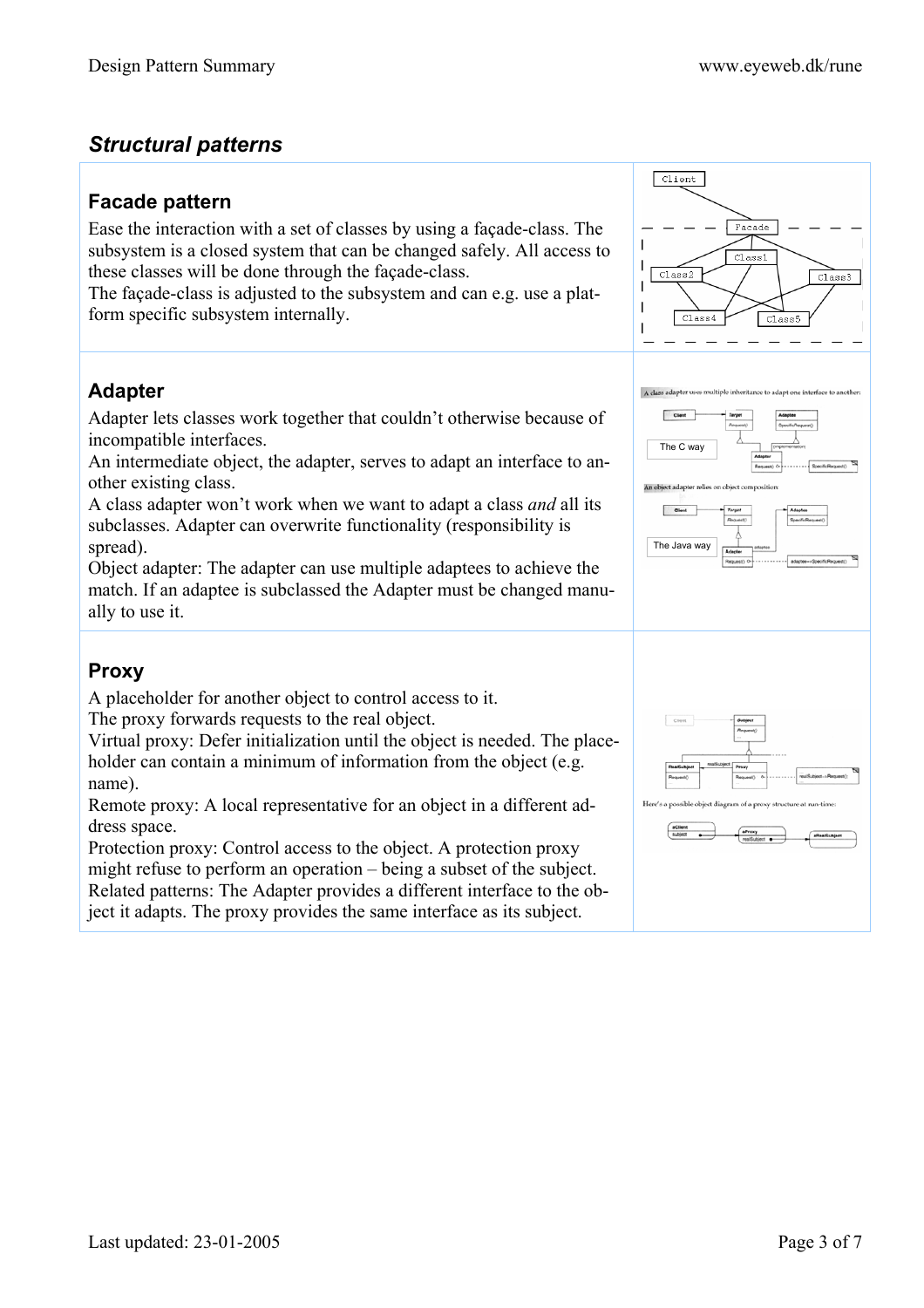#### **Flyweight**  Reuse general objects. Saves space – uses little more cpu time. (Pyweighthey) exists) ( Example: Document with flyweight chars. else (<br>create now flyweight;<br>add it to pool of flyweight<br>refum the new flowers? Intrinsic state: General information. Sharable information. Extrinsic state: Unique information for a flyweight's context. Can't be shared. Client Useful when: Many objects, costly storage, most objects state can be The following object diagram sho made extrinsic, the object identity is not used by the application. Clients must obtain ConcreteFlyweight objects from the FlyweightFactory object to ensure they are shared properly. Related patterns: Often combined with the Composite pattern to represent a hierarchical structure as a graph with shared leaf nodes. State and Strategy objects are often flyweights. **Composite**  Describes how to use recursive composition. An abstract class represents both primitives and their containers/composites, which means that the user does not have to distinct between the two. It has methods for managing the composites. It also contains methods for the primitives, the composites forwards these requests, possibly performing operations before/after forwarding. The client can ignore the difference between compositions of objects and individual objects. Disadvantage: Hard to restrict the components of a composite (there is no distinction). Related patterns: Iterator can be used to traverse compositions. Flyweight lets you share components, but they can no longer refer to their parents. The component-parent link is often used for a Chain of Responsibility.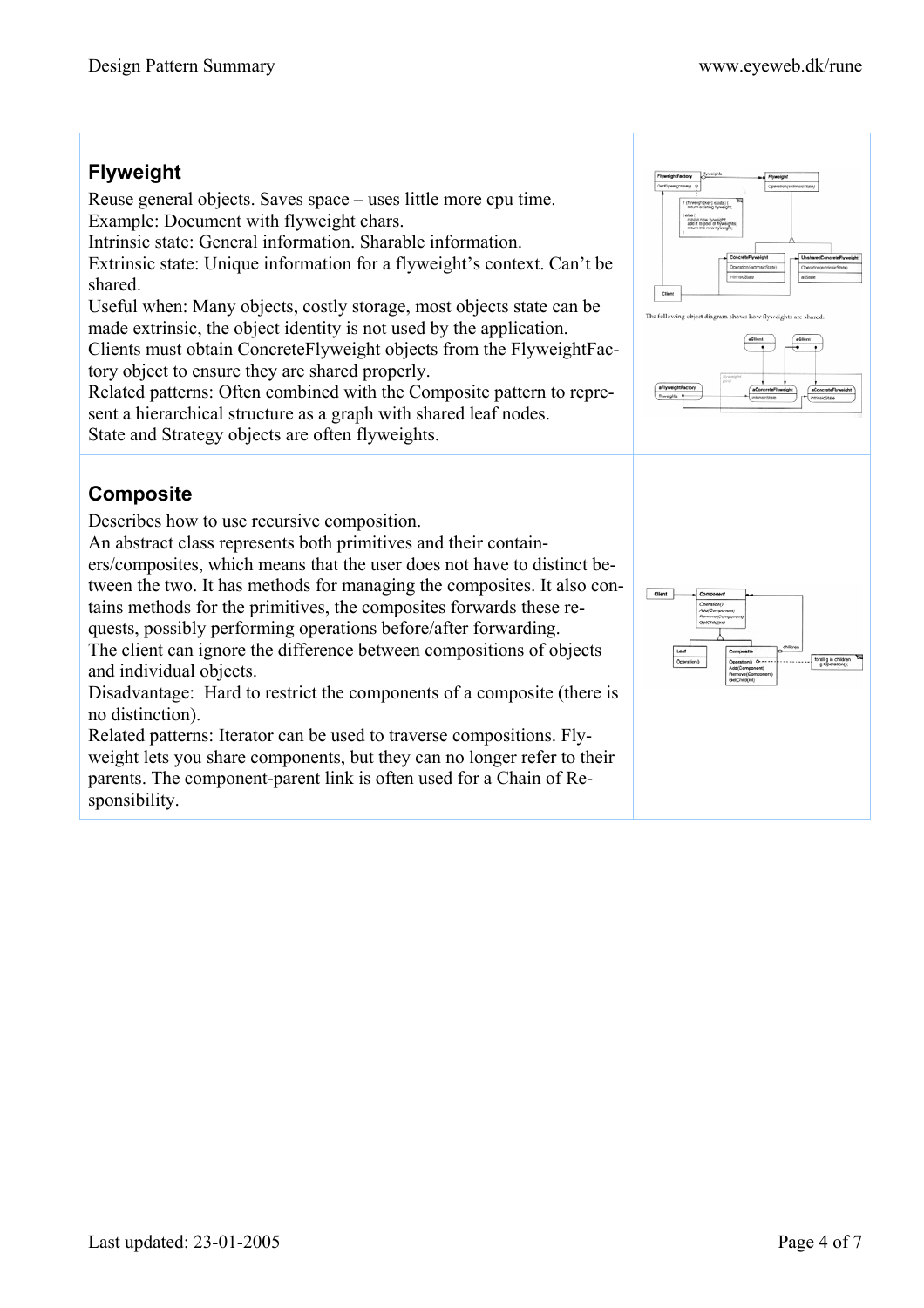# *Behavioral patterns*

## **Chain of Responsibility**

Give more than one object a chance to handle a request, by avoid coupling the sender to a receiver. Like exception handling in Java. A receiver of a request can decide to handle the request or to pass it up the chain. The pattern does not guarantee that the request is handled. Use when: You want to send a request without knowing who handles it (reduced coupling). The set objects that can handle the request can be specified at runtime.

Related patterns: Often applied in conjunction with Composite.

### **Mediator pattern**

If multiple objects interact together e.g. in a dialog box it can be useful to move the responsibility of this interaction into one separate mediator object. Each object must inform the mediator if it changes state. The mediator can then change the other objects appropriately (e.g. enable/disable buttons).

MISSING CONTENT



# **State**

Allow an object to change its behavior when it's internal state changes. The object will appear to change its class.

This avoids long conditional statements that depend on the object state. The pattern does not define who make the state transition – the Context or the state class itself. If creating individual state objects it must be considered to create them when needed or initially.

Related patterns: Flyweight explains when and how State objects can be shared. State objects are often Singletons.

### **Memento**

Without violating encapsulation, capture and externalize an objects internal state so it can be restored later.

Use when state must be saved and the saved state cannot be exposed outside the object.

The state object only stores the information necessary to restore the original object. The Caretaker stores the Memento state objects safely from other classes (may be difficult in some languages). The Caretaker deletes the Memento state objects and may only store a predefined no of objects. If stored in order it may only contain changed values. Related patterns: Command pattern use mementos for undoable operations.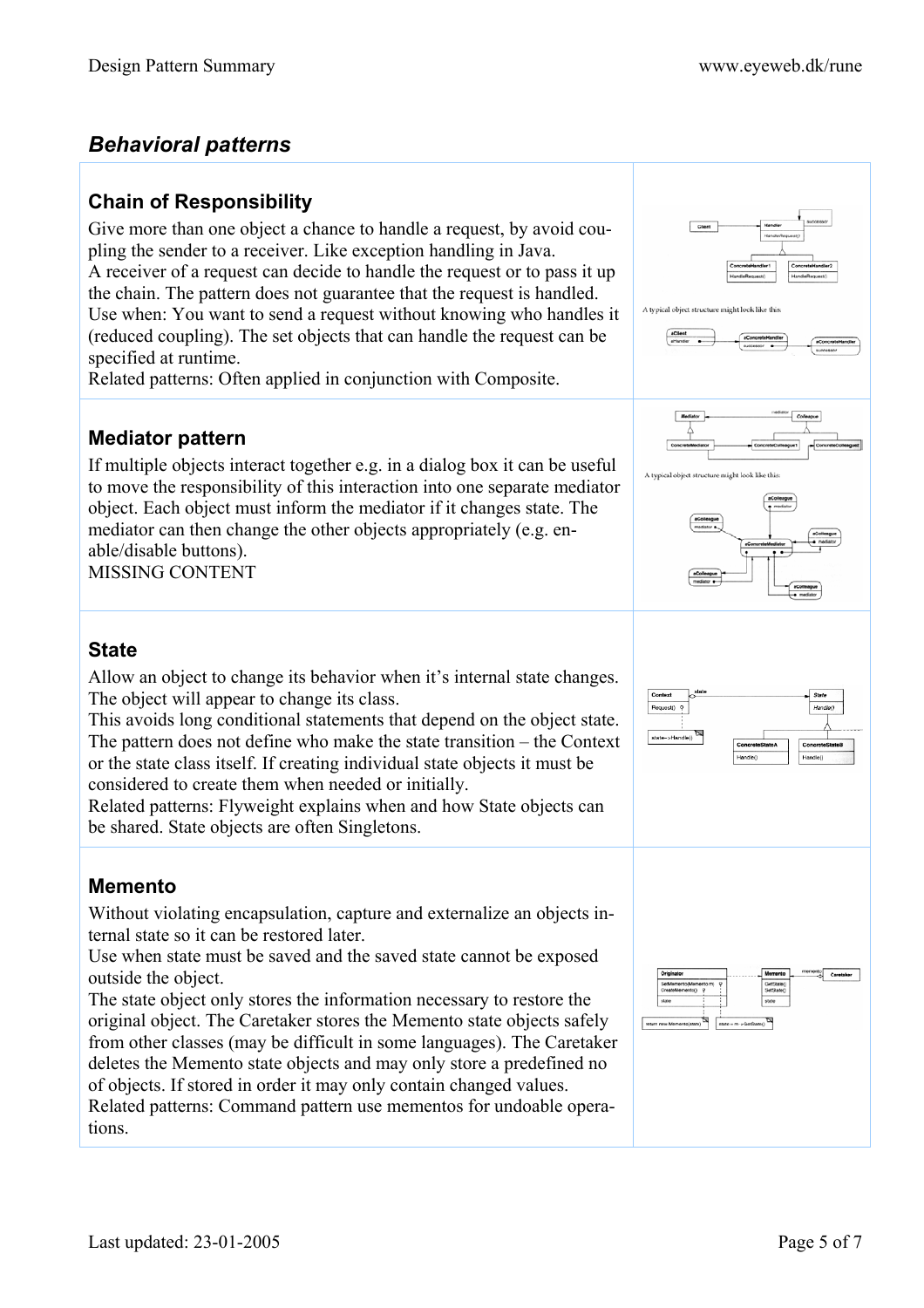# **Iterator**  A way to access elements sequentially in a collection without knowing the actual implementation of the collection. Java does this through The Collections Framework (e.g. Iterator interface). A uniform interface for traversing aggregate structures. CreateIterator() is a Factory Method. Related patterns: Iterators are often applied to recursive structures such as Composites. **Observer**  When an object changes state, all its dependents (observers) are notified. The observer then decides whether to ignore or handle the notification. The pattern ensures consistency without making the classes tightly coupled (reduces their reusability). Abstract coupling between Subject and Observer: The subject doesn't know the concrete class of any observer. Observers can be added and removed at any time. Because observers have no knowledge of each other's presence, they can be blind to the ultimate cost of changing the subject. Related patterns: Mediator is a intermediate object between many objects, whereas the Observer talks directly to it's observers.???????? **Command**  Encapsulates a request as an object, thereby decoupling the object that invokes the method from the one that knows how to perform it. A concrete command implements a command interface and may store a reference to the object it will execute on. Multiple commands can be joined using the Composite pattern. The pattern can: • Support undo by keeping a history of command and reversing commands using an Unexecute() method. Memento can be used to undo object state changes. • Support logging, so the commands can be reapplied in case of system crash. • Reflect commands like transactions Related patterns: Composite and Memento as mentioned. A command that must be copied before being placed on the history list acts as a Prototype.